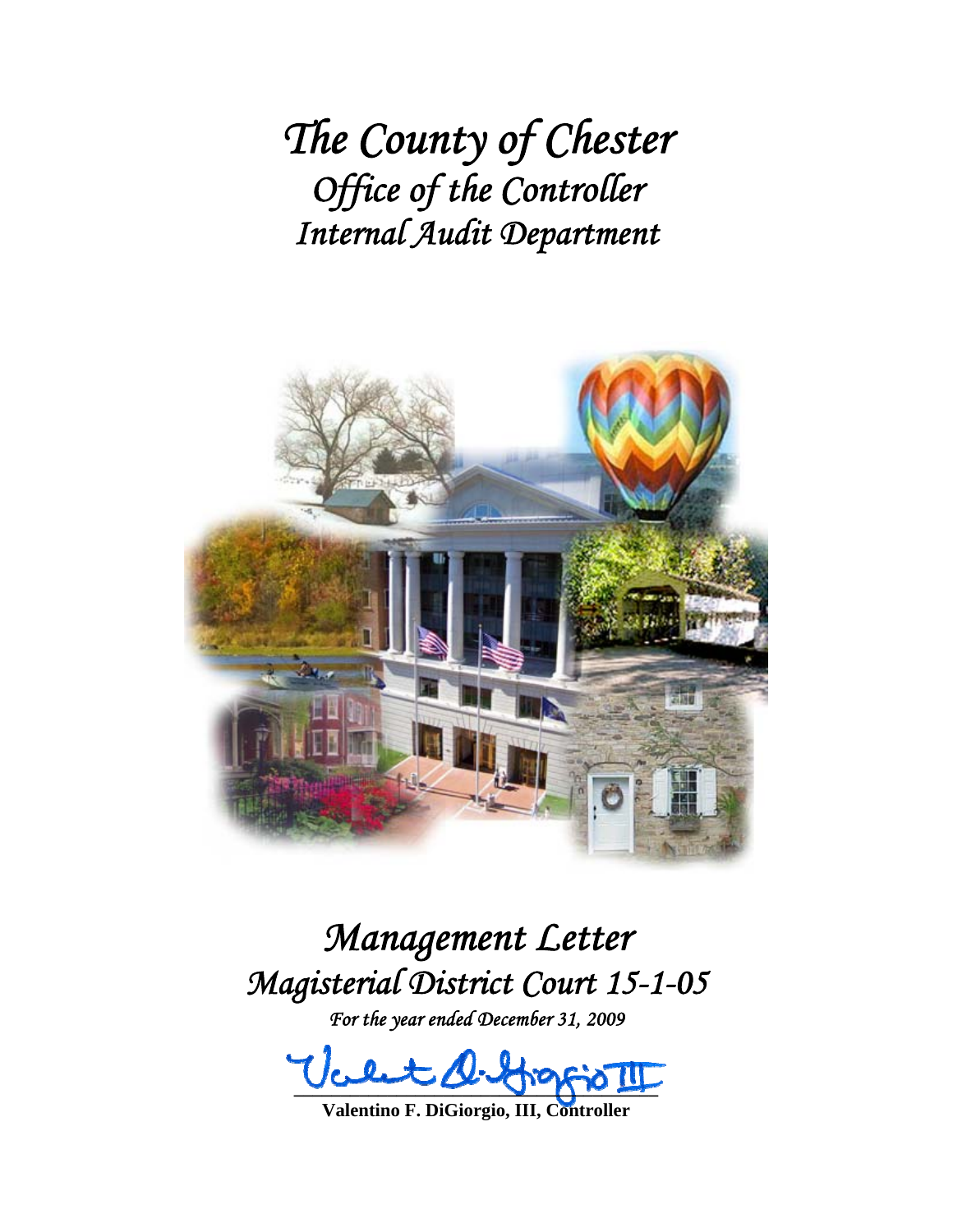## **To: Magisterial District Judge Grover E. Koon**

## *Introduction*

On September 7, 2010, Internal Audit completed an audit of Magisterial District Court 15-1-05 (*District Court*). Gretchen W. Sohn, CIA, was the auditor-in-charge. Internal Audit is required by County Code to review district courts annually to ensure compliance with policies and procedures mandated by the Administrative Office of Pennsylvania Courts and/or District Justice Administration and to assess their overall internal control structure. The scope of our audit included a review of the following:

- Cash and Petty Cash
- Undisbursed Funds
- Cash Receipts
- Manual Receipts
- Cash Disbursements
- Voided Transactions
- Overall Compliance.

We conducted our audit in accordance with generally accepted auditing standards and standards applicable to financial audits contained in *Government Auditing Standards* published by the Comptroller of the United States. We have also issued our Independent Auditor's Report on Compliance and Internal Control over Financial Reporting concurrent with this Management Letter. Disclosures and other information in that Report (also dated September 7, 2010) should be considered in conjunction with this Management Letter.

### *Executive Summary*

The management and staff of the *District Court* are, in all material respects, in compliance with policies and procedures set forth by the Administrative Office of Pennsylvania Courts and directives imposed by District Justice Administration. Internal Audit did not identify any matters of a significant nature in the area of compliance or in the overall internal control structure. A minor finding involving compliance is included within this Management Letter.

Internal Audit wants to commend the management and staff of the *District Court* for their dedication and hard work performed in the court. Our observations and testing revealed a knowledgeable and well-trained staff.

We want to thank the management and staff of the *District Court* for their cooperation and assistance during the course of this audit. We have provided herein a copy of our "Audit Finding" and "Recommendation" for your review and comment.

Please feel free to contact our office at (610) 344-6797 should you have any questions or concerns.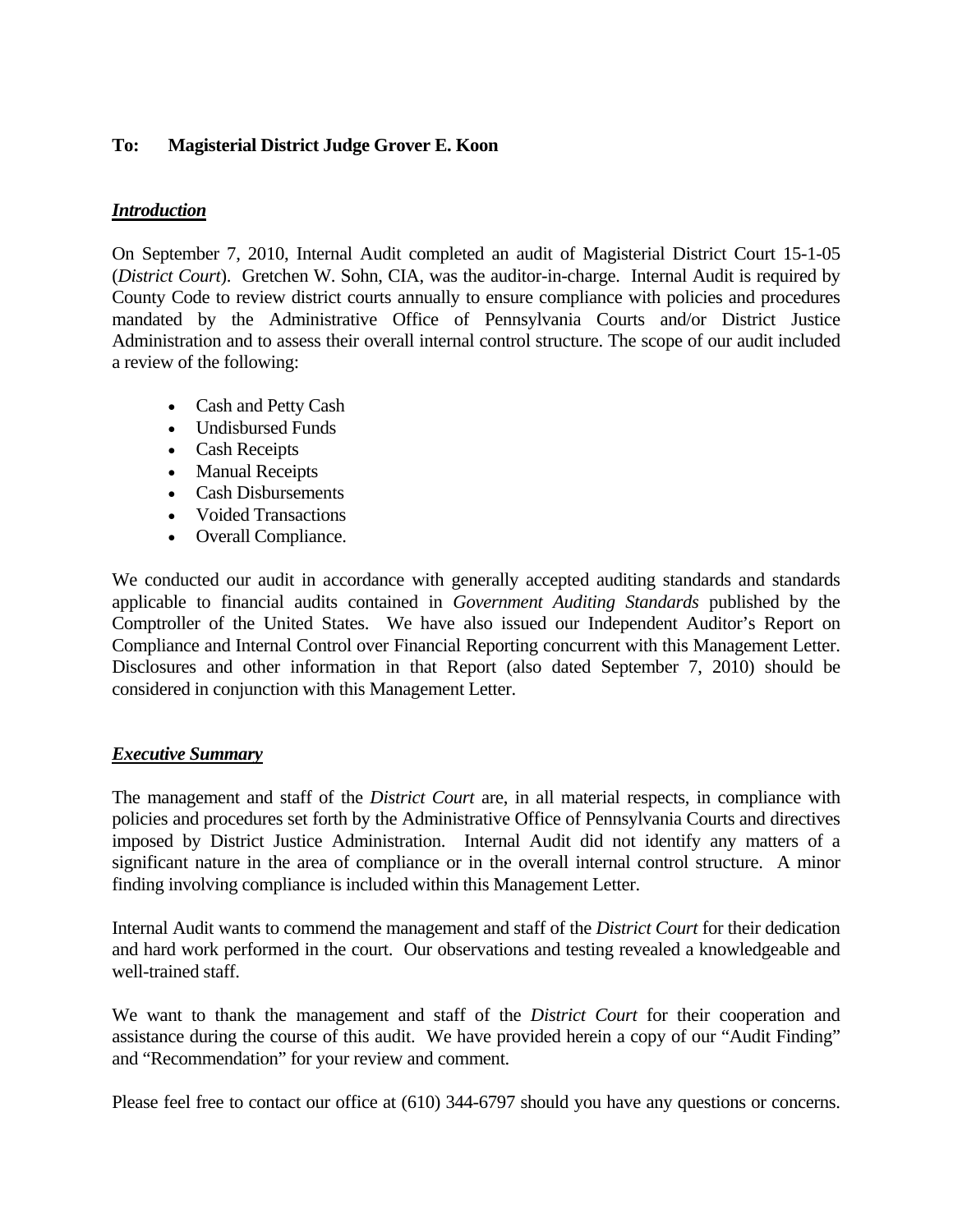# **COUNTY OF CHESTER**

# **MAGISTERIAL DISTRICT COURT 15-1-05**

# **FINDING AND RECOMMENDATION**

# **FOR THE YEAR ENDED DECEMBER 31, 2009**

# **I. COMPLIANCE WITH POLICIES AND PROCEDURES**

In order to test compliance with all applicable policies and procedures, Internal Audit selected a statistical sample of 20 case files out of a total population of 4,662 case files created in 2009. In addition, we performed other related tests of cash receipts, cash disbursements, manual receipts, undisbursed funds, and voided transactions. Sample size for the tested areas was determined through a risk assessment analysis based on the results of the *District Court's* prior year audit and current year case load. We believe the results of our tests are representative of the entire population on the basis of accepted audit sampling principles.

### Finding 1: Overall Compliance

Internal Audit noted the following:

• In 2 instances, a warrant was not recalled in a timely manner.

### Recommendation

Internal Audit recommends that *District Court* management reemphasize to the staff the importance of adhering to the collection process as outlined in the District Judge Automated Office Clerical Procedures Manual. Warrants on traffic and summary cases are to be recalled within 60 days of the original issue date.

### *Auditee Response*

*District Court management concurs with the audit finding and recommendation.*